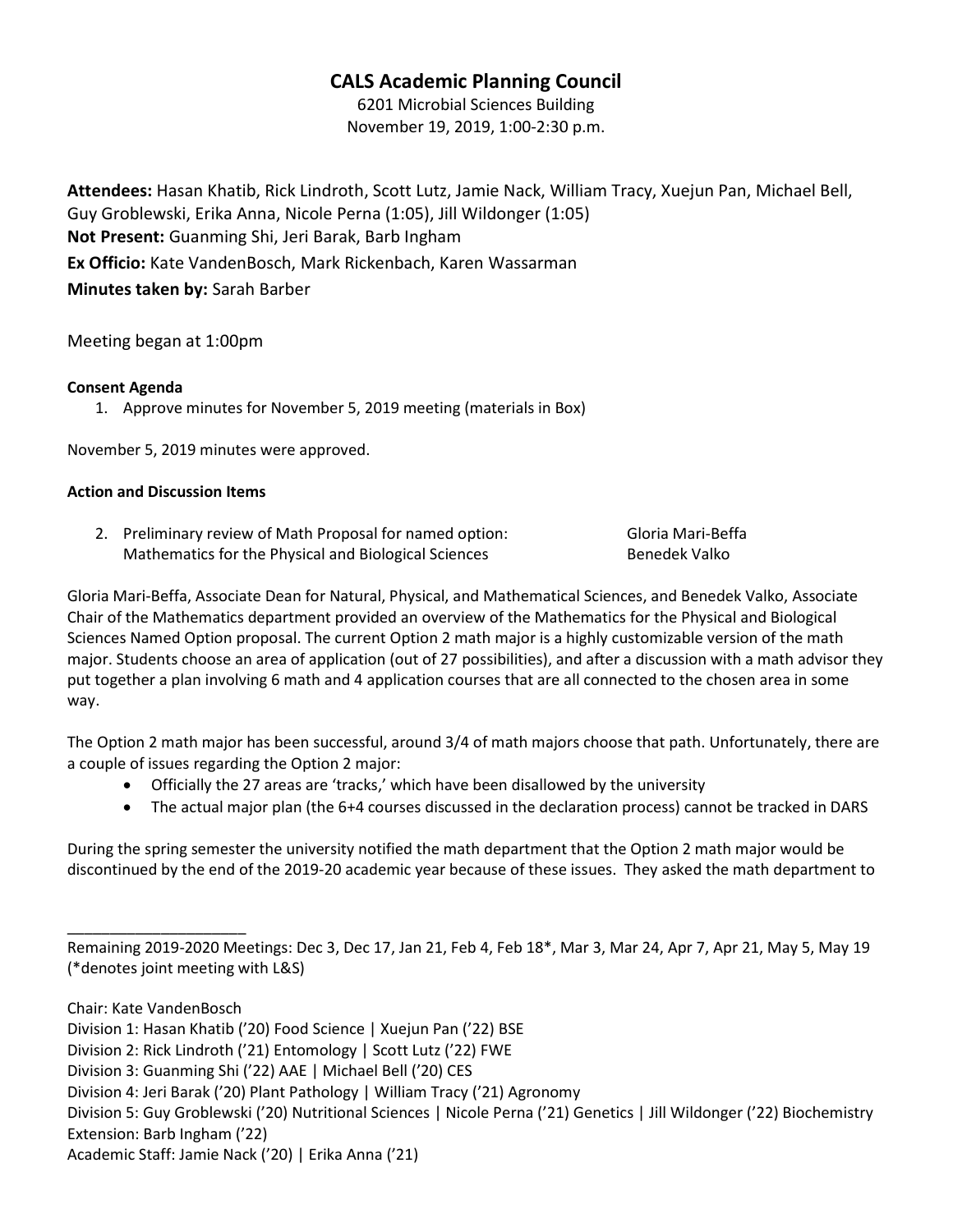submit a revised version addressing the issues above by November, to have the (revised) Option 2 available in Fall 2020.

The department decided to have a select number of named options, focusing on the most popular Option 2 areas. Similar to the other options, the Mathematics for the Physical and Biological Sciences option will require:

- 6 math courses above 300 with at least 2 above 500.
- One linear algebra course
- At least one intermediate level course
- Differential equations
- Advanced math
- 4 electives including two Physics courses

Under the old model, math offered several packages with biology. Out of 400 students only 10-15 took biology related packages.

Q: In the past not many students pursued the biological science math track. What does that student look like? Are they majoring in another program that requires math which led them to be interested in completing math as a second major? A: Yes, that is this situation in some cases. It should also be mentioned that five new courses have been created. The department is open to including other courses as electives. The courses need calculus requisite.

Q: Do you have faculty who work in biosystems and cellular systems? Many students don't know modeling biological systems exists. A: Yes, we have several faculty in this area.

Q: Can students who want to double major in biology and the math named option double count courses for each major? A: We allow students to double count.

Q: The title of the option is Mathematics for the Physical and Biological Sciences. The requirements for the program show that a student can complete physical science requirements and could technically never take biological science course. Is this true? A: Yes, this technically true. Because of the importance of math to biological sciences, and that we have faculty in this area, we feel it is important to keep it in the name to represent biological science opportunities.

Q: Do you offer bioinformatics? A: Yes and we could add bioinformatics as a course if the course has a calculus as a requisite. One of the current 27 options is bioinformatics.

Q: Do you offer Biostatics? A: This is an area in the School of Medicine and Public Health, but it mostly serves graduate and professional programs.

Next steps: Submit proposal in Lumen within the next week. Need to submit by November so this part of math major doesn't disappear in fall. Positive feedback requested. One or two lines to indicate that we have no objections or perhaps that we like it. If you want some classes considered, present those to the math department anytime.

Motion to provide support for the Mathematics for the Physical and Biological Sciences named option: Lindroth/Khatib

Vote: 11-0-0 in favor

3. Environmental Remediation & Management, Full Proposal Ed Boswell https://next-guide.wisc.edu/programadmin/?key=1038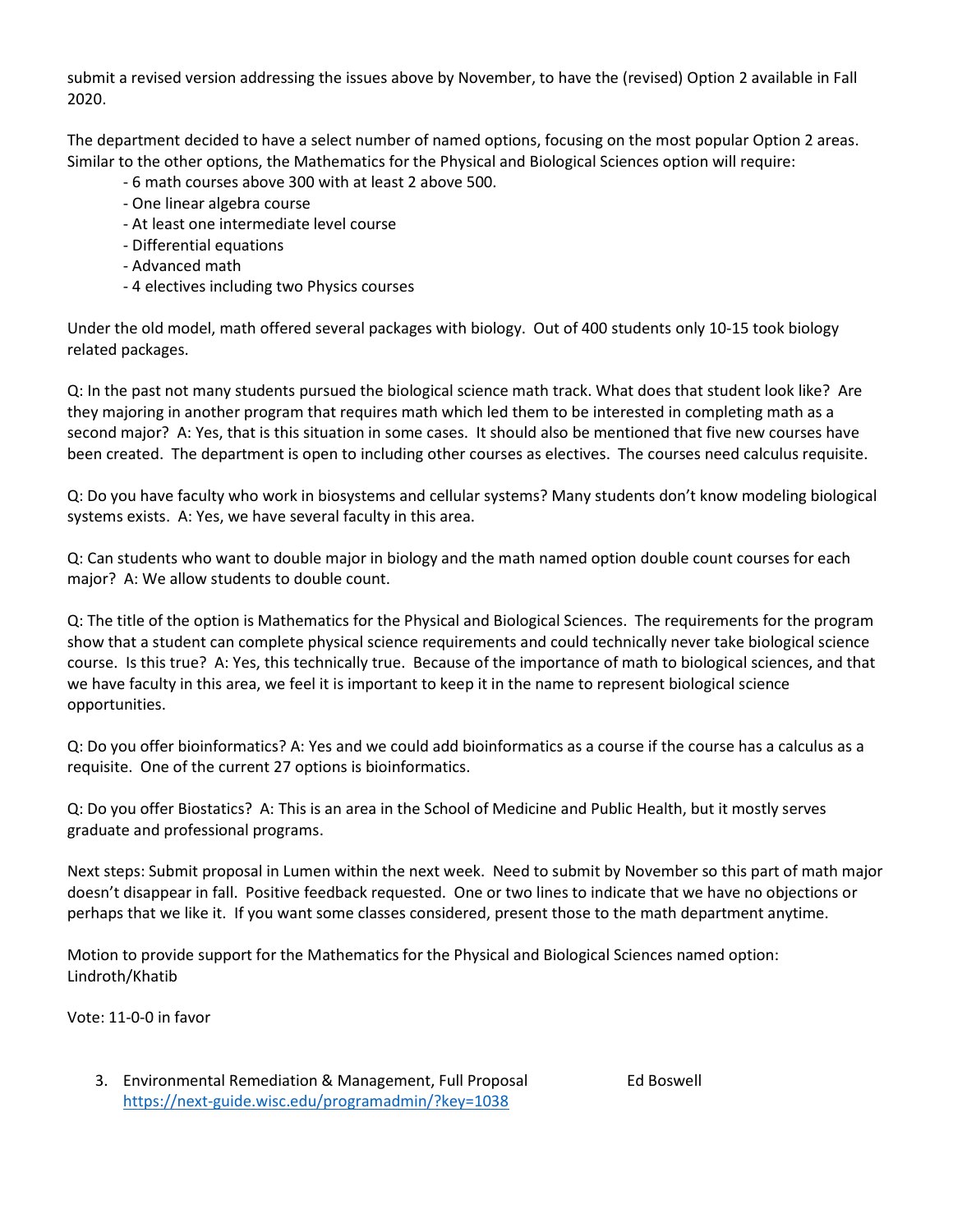Ed Boswell from the Soil Science department provided an overview of the proposed MS in Environmental Remediation and Management. The APC approved the Notice of Intent (NOI) last spring. UW System approved the NOI this fall. The program is now at the full proposal phase and will be seeking letters of support.

The program is a 30-credit master's program. It provides advanced training in technical aspects of environmental remediation, communication, project management, financial acumen.

The program will provide in-depth physical science knowledge related to soil and groundwater. Additionally, Occupational Safety and Health Administration (OSHA) Hazardous Waste Operations and Emergency Response (HAZWOPER) 40-hour training, required for workers involved in remediation work, will be provided as part of the program, streamlining the hiring and training process for employers.

Several new courses in Soil Science have been created for the program which have been approved. The program is using existing courses in Civil Engineering, Geoscience, Engineering Professional Development, and Life Sciences Communication. The Curriculum Committee will review the overall curriculum.

This is designed as a program revenue program. The program's 131 budget has been approved at the campus level.

Q: Is this degree required for this career path? A: Yes, based on data from the Division of Continuing Studies, a master's degree is a growing requirement.

Q: It appears many schools offer this type of program? Why is this program necessary and can it attract students? A: There are similar programs, but many are engineering programs. This program is different in that it will not require an engineering degree for admission. It also offers both technical and professional skills.

Q: What are the career prospects in this field? A: Careers in this field are split between civil engineering which is the design of systems and environmental scientists.

The Civil and Environmental Engineering department provided a litter of support. The Nelson Institute also provided a letter of support. For the full proposal, letters of support will be requested from the College of Engineering, the Nelson Institute, and L&S.

Q: How do you attract students outside of the midwest and have you considered incorporating an internship? A: An internship is something we'd entertain. The program includes a field course and the HAZWOPER course which are applied courses. On campus the MS in Environmental Conservation requires an internship. There is tremendous administrative burden on the program due to this requirement and limits enrollment.

Q: Have you considered making the program fully online to target industry professionals? A: There are three onecredit online courses incorporated into the program. One fully online semester is something to consider in the future.

Suggestions:

- Marketing to students in the Midwest needs to be polished and convincing that students will find jobs in the area
- Be more descriptive about the types of communication training students will received (e.g., communicate with the press)
- Consider molecular toxicology connection
- C&E SOC might have a course regarding the community side of environmental remediation/environmental injustice. Michael Bell and Ed will connect

Motion to approve contingent on Curriculum Committee review: Tracy/Khatib

Vote: 11-0-0 in support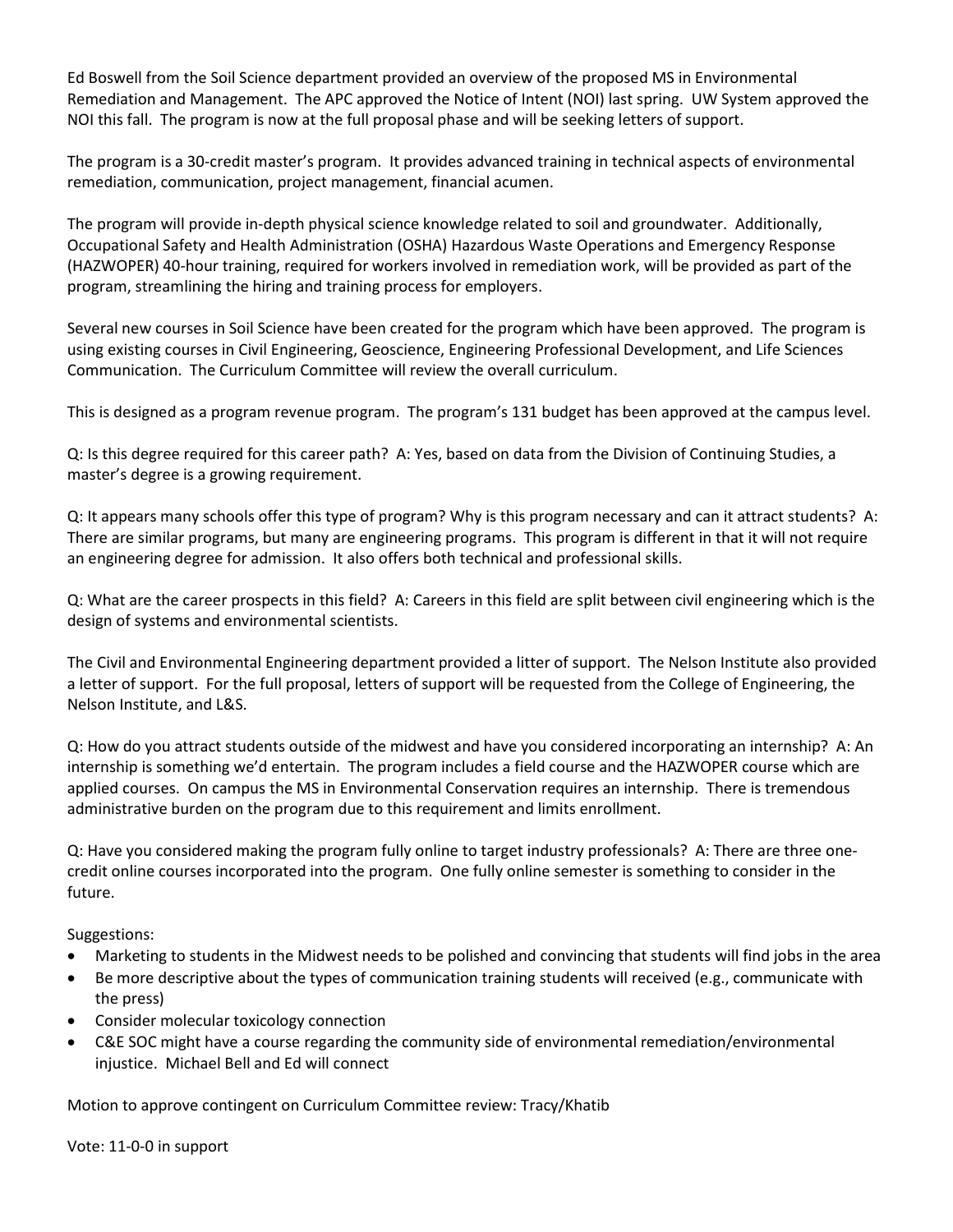## 4. Summer Certificate in Business https://next-guide.wisc.edu/programadmin/?key=1065

Background: CALS has been asked to provide a letter of support for this proposal. It is for a summer certificate in business which is similar to their existing certificate in business. This new certificate is expected to accommodate a much larger number of students (their regular certificate offered in Fall and Spring semesters is capped). CALS offers a certificate in business management for agricultural and life sciences. AAE and LSC provided feedback, which included discussion around allowing their courses to be included as prerequisites or in the certificate program.

Limiting the possibility of completing the AAE certificate in business management and the School of Business certificate should be explored.

Motion to provide support: Khatib/Lindroth

Vote: 11-0-0 in support

5. Review call for Spitze Land Grant Faculty Award

Overview: The Spitze Award recognizes faculty who exemplify the Land Grant philosophy through combined excellence in research, teaching, and outreach. The purpose of the award is to reward comprehensive scholarly performance over a sustained period of time. A subcommittee of CALS APC reviews the nominations. The committee is being asked to review the draft call for nominations. With the focus on applied research, the donor requested the inclusion of faculty in SoHE.

Q: There were complications in awarding last year. What will happen this year? A: Steps are being taken this year to address those issues.

Q: Should teaching, research, and outreach be evaluated equally? A: Recipient should demonstrate a well-rounded portfolio of research, teaching, outreach as this is the language of the award. Extension appointment is not required; outreach can be public service, or other outreach activities. The language is intentional to be inclusive of all three components, and as they relate to the Land Grant philosophy.

### Informational Items and Announcements

6. Global Health Major update

The Curriculum Committee approved the Global Health capstone courses (4 out of 5 courses indefinitely, 1 course for 2 years), the CC reviewed the curriculum holistically and provided enthusiastic support for the program.

7. Dairy Innovation Hub, update on calls for Postdocs and Equipment https://ecals.cals.wisc.edu/2019/10/21/dairy-innovation-hub-request-for-proposals-for-postdoctoralfellowships/ https://ecals.cals.wisc.edu/2019/11/11/call-for-proposals-dairy-innovation-hub-seeking-applications-for-capitalequipment/?utm\_source=ecals\_email\_newsletter&utm\_medium=email&utm\_campaign=ecals\_email\_newsletter